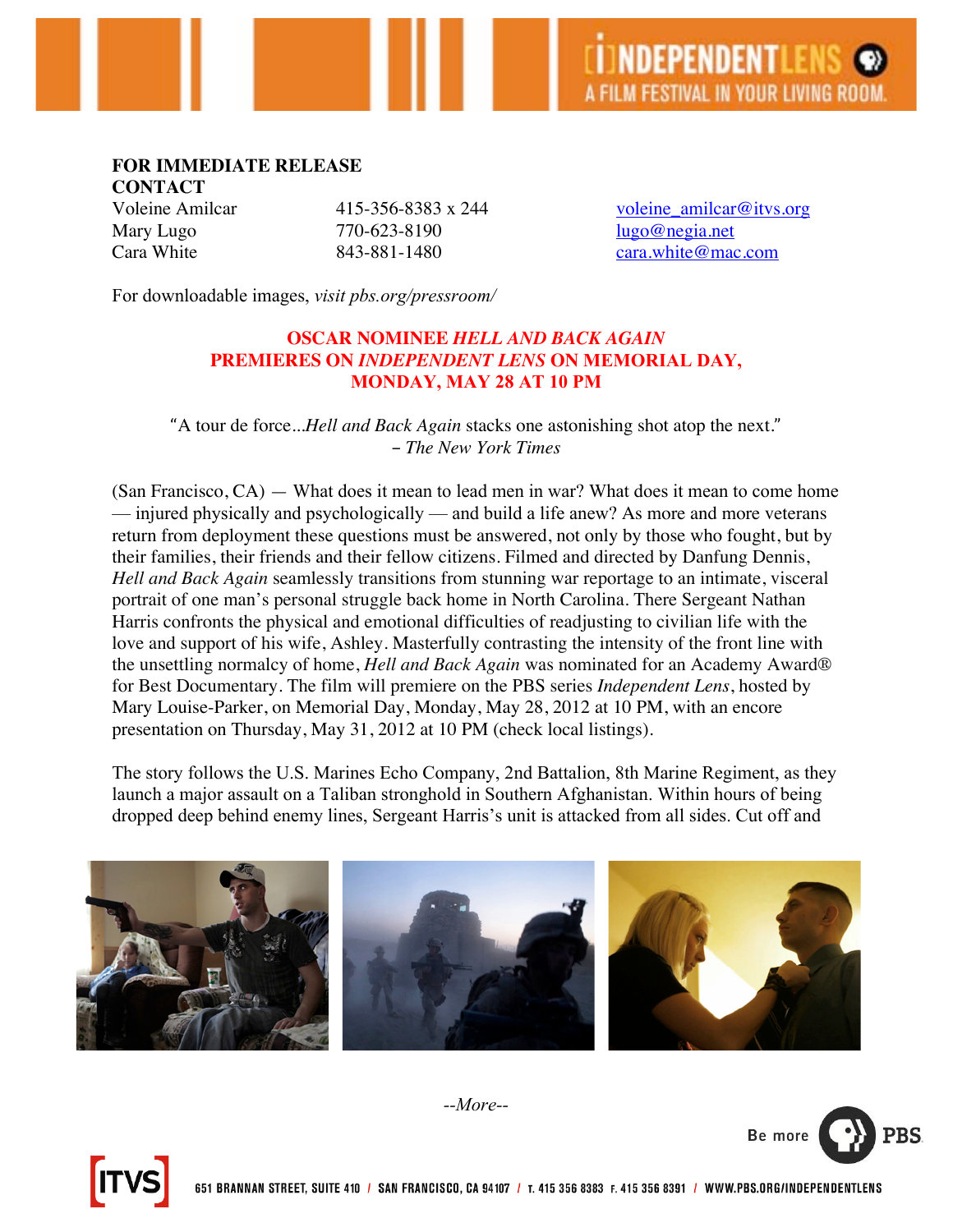surrounded, the Marines fight a ghostlike enemy and experience immense hostility from displaced villagers. Frustration grows on both sides, as any common ground, or success, seems elusive.

The parallel story begins with Sergeant Harris's return home to his wife after he is severely injured. He's in terrible physical pain and becomes dependent on his pain medication. But his psychological pain may be worse, as he attempts to reconcile the gulf between his experiences at war and the return to civilian life, one of a generation of veterans struggling to find an identity in a country that is often indifferent.

Nathan and Ashley Harris have shared their most intimate and painful moments for the film in order to illuminate what they, and thousands like them, are going through. Ashley's role in Nathan's rehabilitation is testimony to what thousands of loved ones are experiencing: trying to maintain normalcy while picking up the pieces of the lives of the wounded warriors who return home.

Winner of the Sundance Film Festival Documentary Grand Jury Award and Cinematography Award, *Hell and Back Again* is Danfung Dennis's first feature film and the first ever to be shot entirely with a highly customized Canon 5D Mark II digital SLR camera rig. Despite widespread publication of Dennis's pictures as a photojournalist for several international news outlets, he found that he was unable to convey the brutal realities on the ground — either the public was numb to these same images of war or traditional media outlets were not committed to coverage of the conflicts. This drove Dennis to explore the medium of the moving image. Whereas before he was simply making pictures with movement, in *Hell and Back Again* he combines photojournalism with the tradition and narrative structure of filmmaking.

*Hell and Back Again* is filmed and directed by Danfung Dennis and produced by Mike Lerner and Martin Herring. Executive producers are Dan Cogan, Karol Martesko-Fenster, Gernot Schaffler, and Thomas Brunner. The film is edited by Fiona Otway, with music, sound design, and original song, "Hell and Back," by J. Ralph. "Hell and Back" is performed by Willie Nelson.

To learn more about the film, visit the *Hell and Back Again* interactive companion website (www.pbs.org/independentlens/hell-and-back-again), which features detailed information on the film, including an interview with the filmmaker and links and resources pertaining to the film's subject matter. The site also features a Talkback section for viewers to share their ideas and opinions, preview clips of the film, and more.

## **About the Filmmaker**

**Danfung Dennis** has covered the wars in Iraq and Afghanistan since 2006. His still photographs have been published in *Newsweek, Time, The New York Times, The Washington Post, The Guardian, Rolling Stone, Le Figaro Magazine, Financial Times Magazine, Mother Jones, Der Spiegel*, and *The Wall Street Journal.* The PBS series *Frontline* opened its 2009 fall feature program, *Obama's War* using Dennis's footage. The immersive nature of the footage prompted a